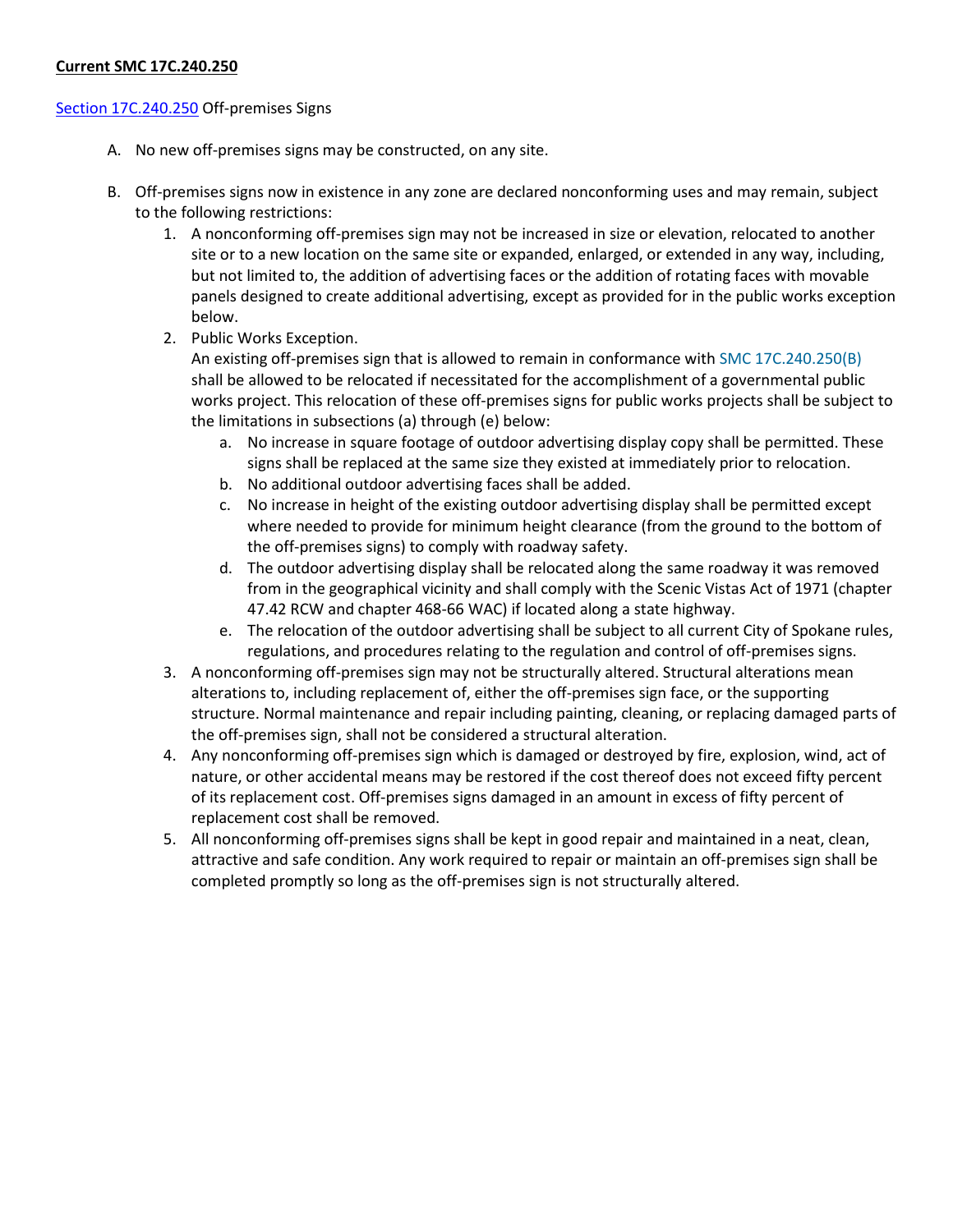### **Proposed SMC 17C.240.250**

[Section 17C.240.230](https://my.spokanecity.org/smc/?Section=17C.240.250) Off-premises Signs

- A. No new off-premises signs may be constructed, on any site.
- B. Off-premises signs now in existence in any zone, and for which permits were previously issued are declared nonconforming uses and may remain, subject to the following restrictions:
	- 1. A nonconforming off-premises sign may not be increased in size or elevation, relocated to another site or to a new location on the same site or expanded, enlarged, or extended in any way, including, but not limited to, the addition of advertising faces or the addition of rotating faces with movable panels designed to create additional advertising, except as provided for in the public works exception below.
	- 2. Public Works Exception.

An existing off-premises sign that is allowed to remain in conformance with [SMC 17C.240.250\(B\)](https://my.spokanecity.org/smc/?Section=17C.240.250) shall be allowed to be relocated if necessitated for the accomplishment of a governmental public works project. This relocation of these off-premises signs for public works projects shall be subject to the limitations in subsections (a) through  $(ef)$  below:

- a. No increase in square footage of outdoor advertising display off-premise sign copy shall be permitted. These signs shall be replaced at the same size they existed at immediately prior to relocation.
- b. No additional outdoor advertising display sign faces shall be added.
- c. No increase in height of the existing outdoor advertising display off-premise sign shall be permitted except where needed to provide for minimum height clearance (from the ground to the bottom of the off-premises signs) to comply with roadway safety.
- d. The outdoor advertising display off-premise sign shall be relocated along the same roadway it was removed from in the geographical vicinity and shall comply with the Scenic Vistas Act of 1971 (chapter 47.42 RCW and chapter 468-66 WAC) if located along a state highway. For purposes of this provision, "the same roadway" shall be construed to be the actual street upon which said sign is currently located, and shall not be construed to incorporate any parallel streets that may function together with the actual street as a couplet.
- e. The off-premise sign shall not be relocated to a site with a Center and Corridor zoning designation or located within an historic district, regardless of the zoning or district of the original sign location.
- f. The relocation of the outdoor advertising display off-premise sign shall be subject to all current City of Spokane rules, regulations, and procedures relating to the regulation and control of  $eff$ premises-signs, excepting size, height, and off premise advertising limitations.
- 3. A nonconforming off-premises sign may not be structurally altered. Structural alterations mean alterations to, including replacement of, either the off-premises sign face, or the supporting structure. Normal maintenance and repair including painting, cleaning, or replacing damaged parts of the off-premises sign, shall not be considered a structural alteration.
- 4. Any nonconforming off-premises sign which deteriorates, is damaged, or destroyed by fire, explosion, wind, act of nature, *failure to maintain*, or other accidental means may be restored if the cost thereof does not exceed fifty percent of its replacement cost. Off-premises signs damaged in an amount in excess of fifty percent of replacement cost shall be removed.
- 5. All nonconforming off-premises signs shall be kept in good repair and maintained in a neat, clean, attractive and safe condition. Any work required to repair or maintain an off-premises sign shall be completed promptly so long as the off-premises sign is not structurally altered, and so long as the cost of such repair and/or maintenance does not exceed fifty percent of the cost of replacing the offpremise sign.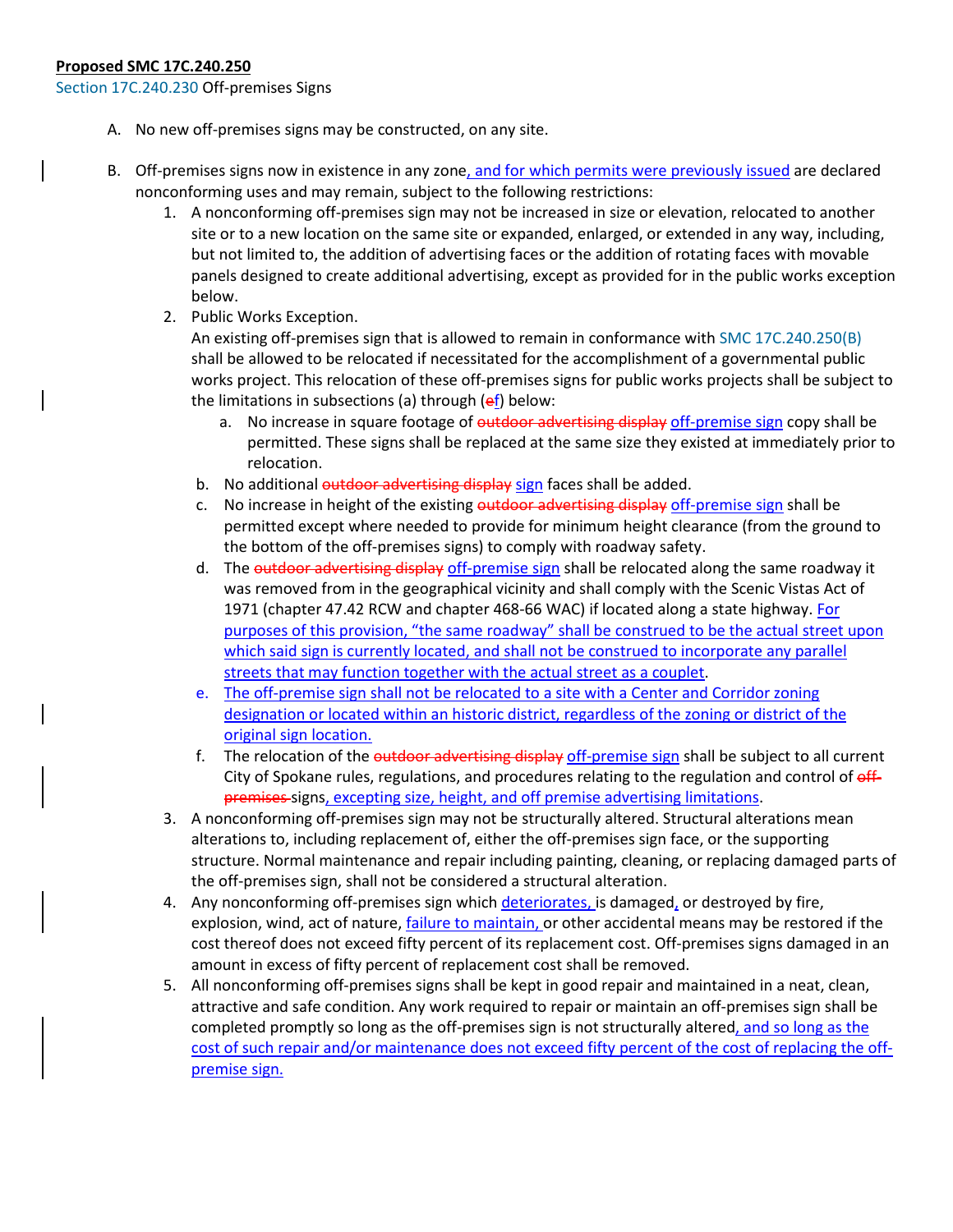# **Current Bonus Allowance for Outstanding Design**

[Section 17C.240.290](https://my.spokanecity.org/smc/?Section=17C.240.290) Bonus Allowance for Outstanding Design

# A. General.

1. Procedures.

Land use reviews of signs are administered under the provisions of [Title 17 SMC,](http://www.spokanecity.org/smc/?Title=17C) Unified Development Code, as modified by this chapter.

2. Content-neutral Administration of Land Use Reviews. Notwithstanding any other provision of this chapter or of related standards referenced in this chapter, applications will be reviewed only with respect to sign structure or placement, or with reference to copy only to the extent of color or typeface and excluding any reference to message, category, subject, topic, or viewpoint.

# B. Review.

1. Purpose.

A bonus allowance for outstanding design is intended to allow flexibility to the sign regulations while still fulfilling the purpose of the regulations. The specific approval criteria allow signs that enhance the overall character of an area.

2. Procedures.

A request for a bonus allowance for outstanding design shall follow the procedures of [chapter 17G.060 SMC,](http://www.spokanecity.org/smc/?Chapter=17G.060) Land Use Application Procedures, for a type II permit application. However, the approval criteria of this section are used, rather than of those o[f SMC 17G.060.170.](http://www.spokanecity.org/smc/?Section=17G.060.170) In accordance wit[h SMC 17G.060.210\(B\),](http://www.spokanecity.org/smc/?Section=17G.060.210) appeal or request for reconsideration of the director's decision on a type II project permit application is to the hearing examiner as an open record appeal.

# 3. Approval Criteria.

A bonus allowance for outstanding design sign will be approved if the planning director finds that the applicant has shown that the criteria below are met.

a. Sign Area Bonus.

A sign area bonus may be granted if the applicant meets the criteria subsections (B)(3)(a)(i), (ii), and (iii) of this section.

- i. The adjustment for the proposed sign will not significantly increase or lead to street level sign clutter, to signs adversely dominating the visual image of the area, or to a sign that will be inconsistent with the objectives of an overlay zone or adopted sub-area plan; and
- ii. The sign will not create a traffic or safety hazard; and
- iii. The adjustment will allow a unique sign of exceptional design or style that will:
	- (A.) achieve a positive and tasteful image;
	- (B.) have good legibility;
	- (C.) exhibit technical competence and quality in design, construction, durability, and have standard details uncluttered by wires, angles, or other elements that detract from the appearance;
	- (D.) relate to architectural features rather than obscure or disregard building planes;
	- (E.) present a harmonious relationship to other graphics and street furniture in the vicinity;
	- (F.) be of a size that is in scale with the setting, building, or structure where located; and
	- (G.) avoid glare.
- b. Other Code Adjustments.

Through the bonus allowance for outstanding design procedure, the planning director may allow roof signs, adjustment to maximum sign height standards of the underlying zone and electronic message center sign features. Approval of an adjustment to these standards may be granted if the applicant meets the approval criteria of subsection (B)(3)(a)(i), (ii), and (iii) of this section.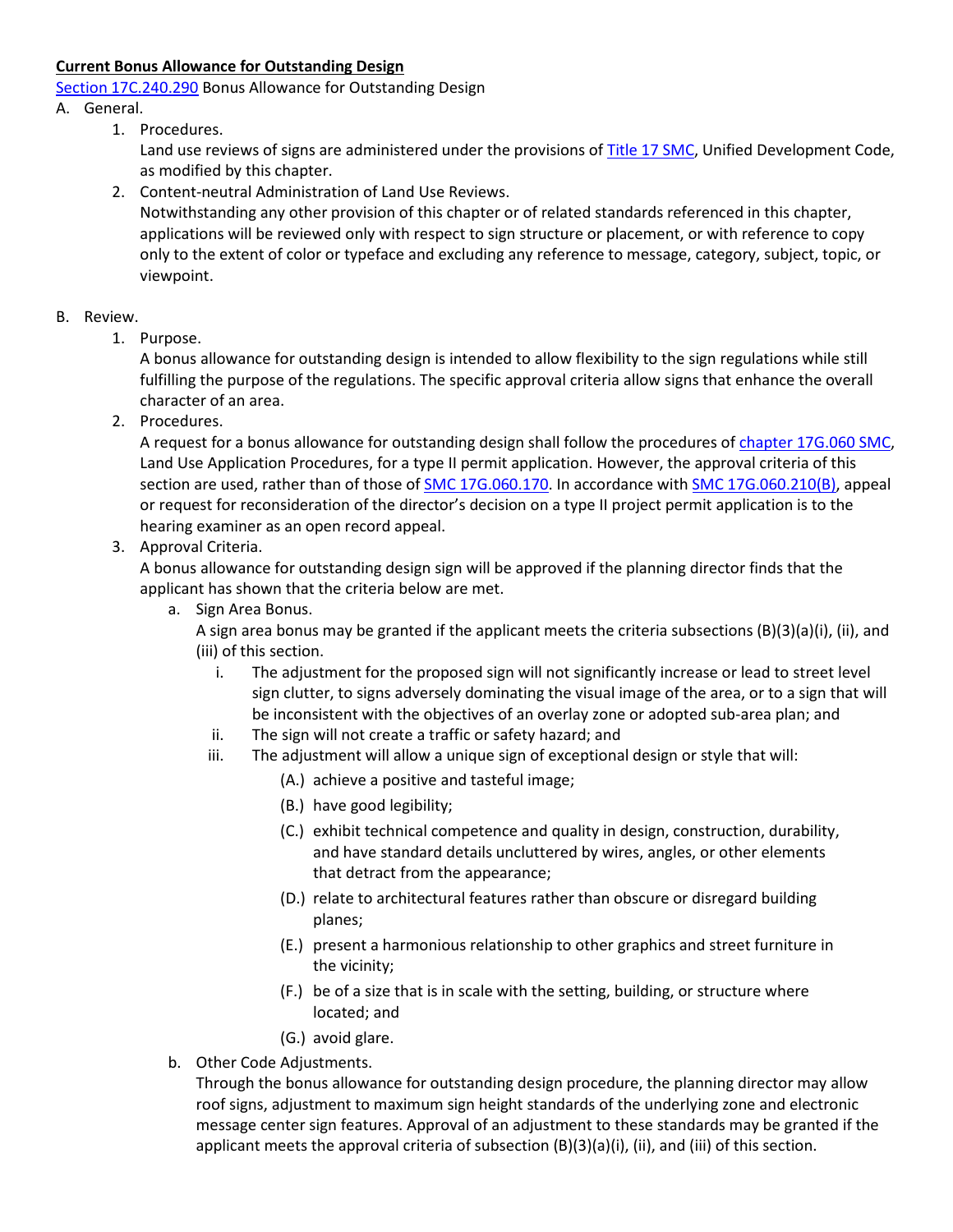# **Alternative 1 : Remove Bonus Allowance for Outstanding Design and Incorporate "Exception" Section**

### [Section 17C.240.290](https://my.spokanecity.org/smc/?Section=17C.240.290) Exceptions

- A. Approval Required. An exception may be granted from the strict application of the regulations in this Chapter which apply to: (a) sign placement on a parcel or building frontage; (b) sign area; or (3) sign height, as regulated in this Chapter. An exception may not be granted to allow any prohibited signs or prohibited sign features, as described in Section 17C.240.070, or for any other purpose not listed in this subsection A. The exception procedure in this Section does not apply to any street Right-of-Way Use permit or Building permit.
- B. Need for Sign Permit, Consolidation of Processing. An application for an exception may be submitted before or concurrent with the associated sign permit application. No sign permit application requiring an exception for issuance will be processed without a sign exception application unless the applicant specifically requests that the application be processed without an exception.
- C. Review Procedures. The following steps shall be followed in the processing of sign exception applications (hyperlink to appropriate section of the City's Permit Processing chapter):
	- 1. Determination of Complete Application (Section \_\_.\_\_.\_\_)
	- 2. Determination of Consistency (Section \_\_. \_\_. \_\_)
	- 3. Notice of Decision by Director (Section . . )
	- 4. Administrative Appeal, if any (open record hearing, Section \_\_. \_\_. \_\_)
- D. Application Requirements. A complete sign exception application shall consist of the following:
	- 1. Application form. A completed sign exception application, including the applicant's name, address, phone number and e-mail address. If the applicant is not the property owner, then the property owner must be identified and the application must include an affidavit from the property owner, verifying that the property owner has given permission to the applicant for the submission of the sign exception application and for the installation/posting of the sign on the property owner's property.
	- 2. Sign Permit Application (all of the materials required by Section 17C.240.090 Sign Permit required). However, the applicant may submit an exception application without a sign permit application as provided in subsection B above.
	- 3. A narrative report which describes the requested exception in detail. The report shall identify all of the sections of this Chapter from which the applicant is requesting the exception, as well as the nature and extent of the exception (in size, area, location on the property, height).
	- 4. The narrative report shall also include the applicant's description of the manner in which the sign exception satisfies all of the exception criteria in subsection E below.
	- 5. Fees. Payment of the appropriate sign exception application fee.
- E. Exception Criteria for Approval. Sign exception applications shall be reviewed by the planning director to determine whether all of the following criteria are satisfied. In order to approve any sign exception, the director must make written findings to show that all of the following criteria have been met:
	- 1. The request for an exception is due to unusual conditions pertaining to sign visibility needs for a specific building or lot; and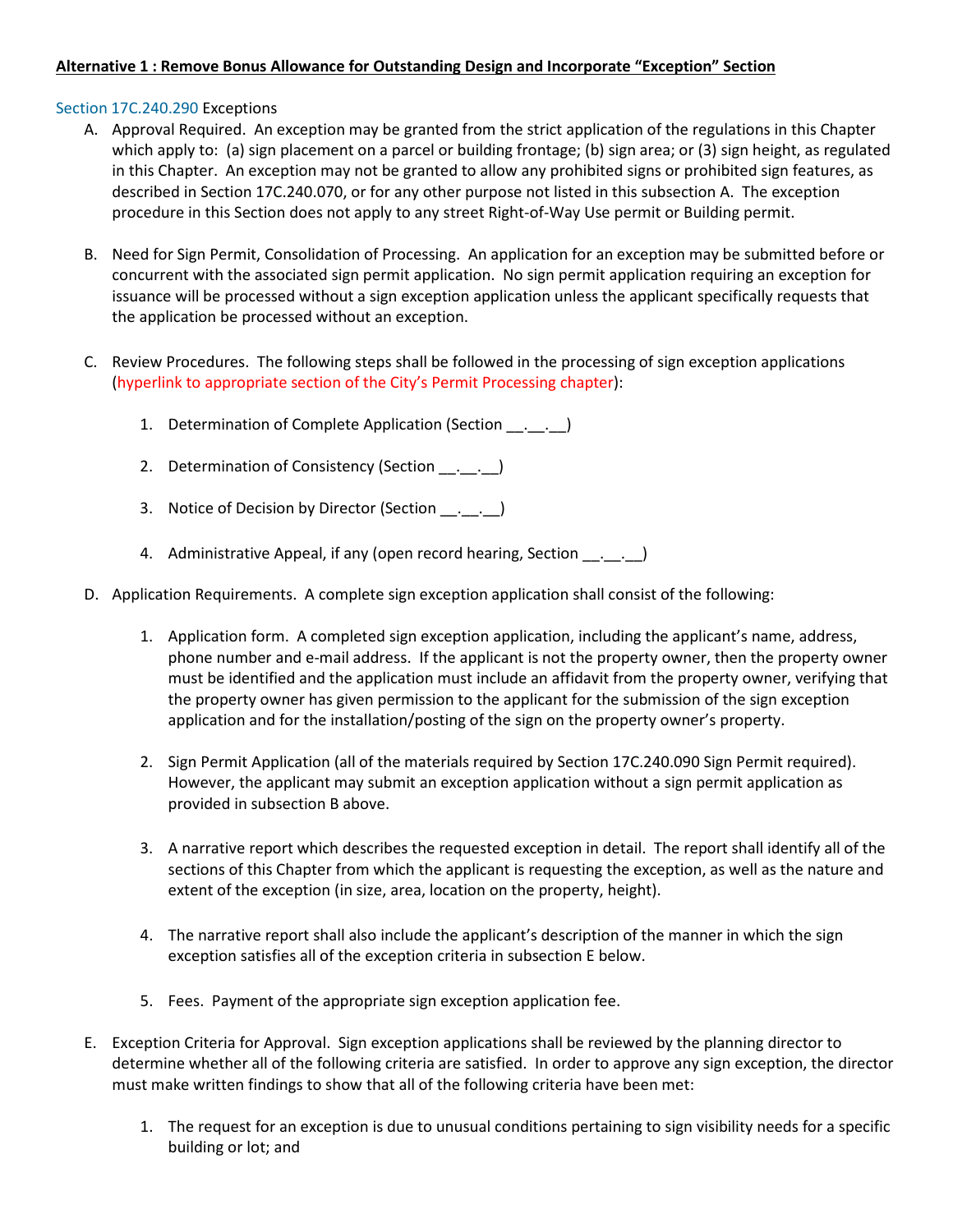- 2. The sign will not create a hazard; and
- 3. The sign will not violate any state statute or any City Code provision (other than the ones identified in this Chapter relating to signs); and
- 4. The sign will not negatively affect adjacent property; and
- 5. The sign will be in keeping with the general character of the surrounding area and the granting of the exception would not result in an alteration of the essential character of the surrounding area; and
- 6. The proposed exception is consistent with the purposes and intent of the Zoning Code and the purposes of this Chapter; and
- 7. The exception is consistent with the City's Comprehensive Plan; and
- 8. The applicant has established that there are practical difficulties in complying with the provision(s) of this Chapter and that the proposed sign is a reasonable use of the property. (Economic considerations alone do not constitute practical difficulties.); and
- 9. The plight of the applicant is due to circumstances unique to the property, which were not created by the applicant or landowner; and
- 10. The exception will not permit any sign type or use that is not allowed in the zoning district where the affected land is located, nor will it allow any sign or sign feature prohibited under Section 17C.240.070.
- F. First Amendment Exception. Where an applicant can demonstrate that the strict application of the regulations in this Chapter would violate his/her First Amendment rights, the City may grant an exception that does not conform to all of the exception criteria in subsection E above. However, the applicant shall submit an application which provides his/her response to each of the exception criteria in subsection E. The City need not make findings that all of the exception criteria have been satisfied, but if not all criteria have not been satisfied, the exception may only be granted to the extent reasonably necessary to protect the applicant's First Amendment rights. If a First Amendment exception is granted, it shall be treated as an approval of an exception for purposes of this Chapter.
- G. Notice of Final Decision. A Notice of Decision incorporating the decision on the exception application shall issue not more than 120 days after issuance of the Determination of Complete Application.
- H. Expiration of Exception. If the exception is approved, the sign identified in the exception must be installed within 180 days or the exception will expire. No sign may be erected if there is no sign permit for the sign, or if the exception or the sign permit has expired, even if the applicant has received associated building permits or street Right-of-Way Use permits, and the latter have not expired.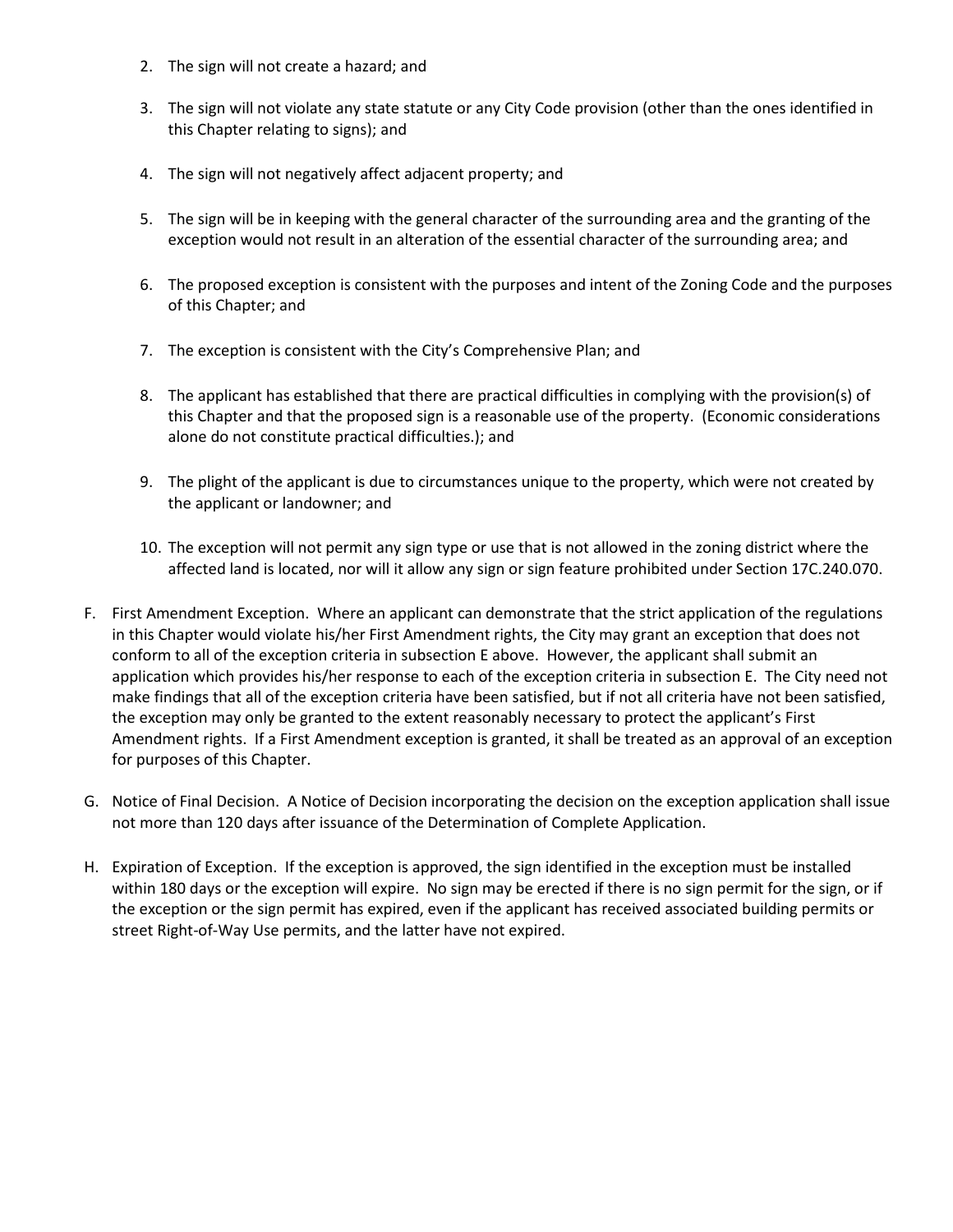### **Alternative 2: Proposed Changes to Bonus for Creative Graphic Design**

#### [Section 17C.240.290](https://my.spokanecity.org/smc/?Section=17C.240.290) Bonus Allowance for Outstanding Design

#### A. General.

1. Procedures.

Land use reviews of signs are administered under the provisions of [Title 17 SMC,](http://www.spokanecity.org/smc/?Title=17C) Unified Development Code, as modified by this chapter.

2. Content-neutral Administration of Land Use Reviews.

Notwithstanding any other provision of this chapter or of related standards referenced in this chapter, applications will be reviewed only with respect to sign structure or placement, or with reference to copy only to the extent of color or typeface and excluding any reference to message, category, subject, topic, or viewpoint.

#### B. Review.

1. Purpose.

A bonus allowance for outstanding creative graphic design is intended to allow flexibility to the sign regulations while still fulfilling the purpose of the regulations. The specific approval criteria allow signs that enhance the overall character of an area.

2. Procedures.

A request for a bonus allowance for outstanding creative graphic design shall follow the procedures o[f chapter 17G.060 SMC,](http://www.spokanecity.org/smc/?Chapter=17G.060) Land Use Application Procedures, for a type II permit application. However, the approval criteria of this section are used, rather than of those of [SMC 17G.060.170.](http://www.spokanecity.org/smc/?Section=17G.060.170) At the discretion of the Planning Director, the application may be referred to the Design Review Board for recommendation, prior to issuance of a director's decision. In accordance with [SMC](http://www.spokanecity.org/smc/?Section=17G.060.210)  [17G.060.210\(B\),](http://www.spokanecity.org/smc/?Section=17G.060.210) an appeal or request for reconsideration of the director's decision on a type II project permit application is to the hearing examiner as an open record appeal.

3. Approval Criteria.

A bonus allowance for outstanding creative graphic design sign will be approved if the planning director finds that the applicant has shown that the criteria below are met.

a. Sign Area Bonus.

A sign area bonus may be granted if the applicant meets the following criteria: subsections (B)(3)(a)(i), (ii), and (iii) of this section.

- i. The adjustment for the proposed sign will not significantly increase or lead to street level sign clutter, to signs adversely dominating the visual image of the area, or to a sign that will be inconsistent with the objectives of an overlay zone or adopted subarea plan; and
- ii. The sign will not create a traffic or safety hazard; and
- iii. The adjustment will allow a unique sign of exceptional creative design or style that: will:
- (A.) achieve a positive and tasteful image;
- (B.) have good legibility;
- (C.) exhibit technical competence and quality in design, construction, durability, and have standard details uncluttered by wires, angles, or other elements that detract from the appearance;
- (D.) relate to architectural features rather than obscure or disregard building planes;
- (E.) present a harmonious relationship to other graphics and street furniture in the vicinity;
- (F.) be of a size that is in scale with the setting, building, or structure where located; and
- (G.) avoid glare.